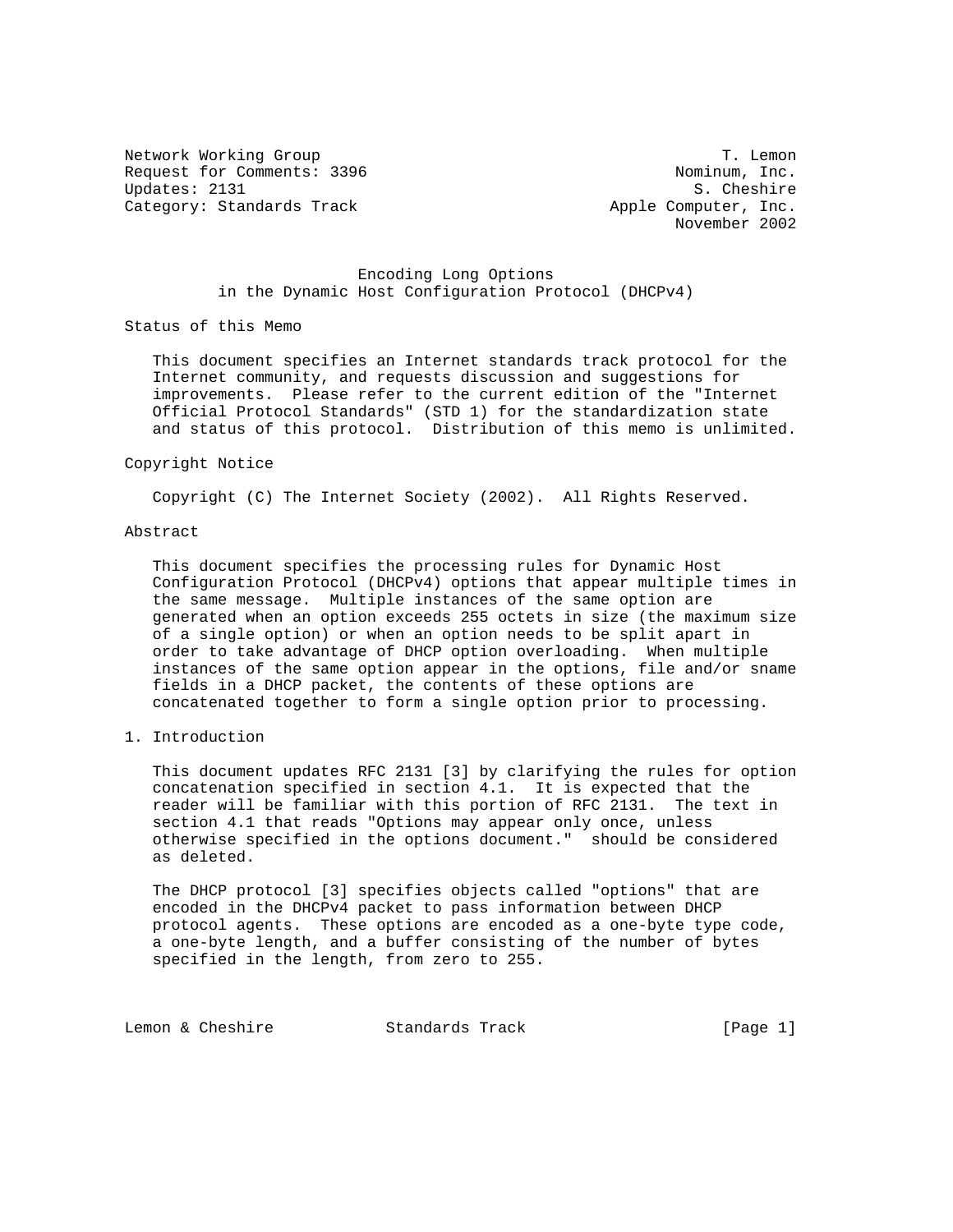However, in some cases it may be useful to send options that are longer than 255 bytes. RFC 2131 [3] specifies that when more than one option with a given type code appears in the DHCP packet, all such options should be concatenated together. It does not, however, specify the order in which this concatenation should occur.

 We specify here the ordering that MUST be used by DHCP protocol agents when sending options with more than 255 bytes. This method also MUST be used for splitting options that are shorter than 255 bytes, if for some reason the encoding agent needs to do so. DHCP protocol agents MUST use this method whenever they receive a DHCP packet containing more than one occurrence of a certain type of option.

2. Terminology

DHCP

 Throughout this document, the acronym "DHCP" is used to refer to the Dynamic Host Configuration Protocol as specified in RFC 2131 [3] and RFC 2132 [4].

DHCPv4

 We have used the term "DHCPv4" in the abstract for this document to distinguish between the DHCP protocol for IPv4 as defined in RFC 2131 and RFC 2132 and the DHCP protocol for IPv6, which, at the time that this document was written, was still under development.

DHCP protocol agents

 This refers to any device on the network that sends or receives DHCP packets - any DHCP client, server or relay agent. The nature of these devices is not important to this specification.

### Encoding agent

The DHCP protocol agent that is composing a DHCP packet to send.

#### Decoding agent

 The DHCP protocol agent that is processing a DHCP packet it has received.

### Options

 DHCP options are collections of data with type codes that indicate how the options should be used. Options can specify information that is required for the DHCP protocol, IP stack configuration parameters for the client, information allowing the client to rendezvous with DHCP servers, and so on.

Lemon & Cheshire Standards Track [Page 2]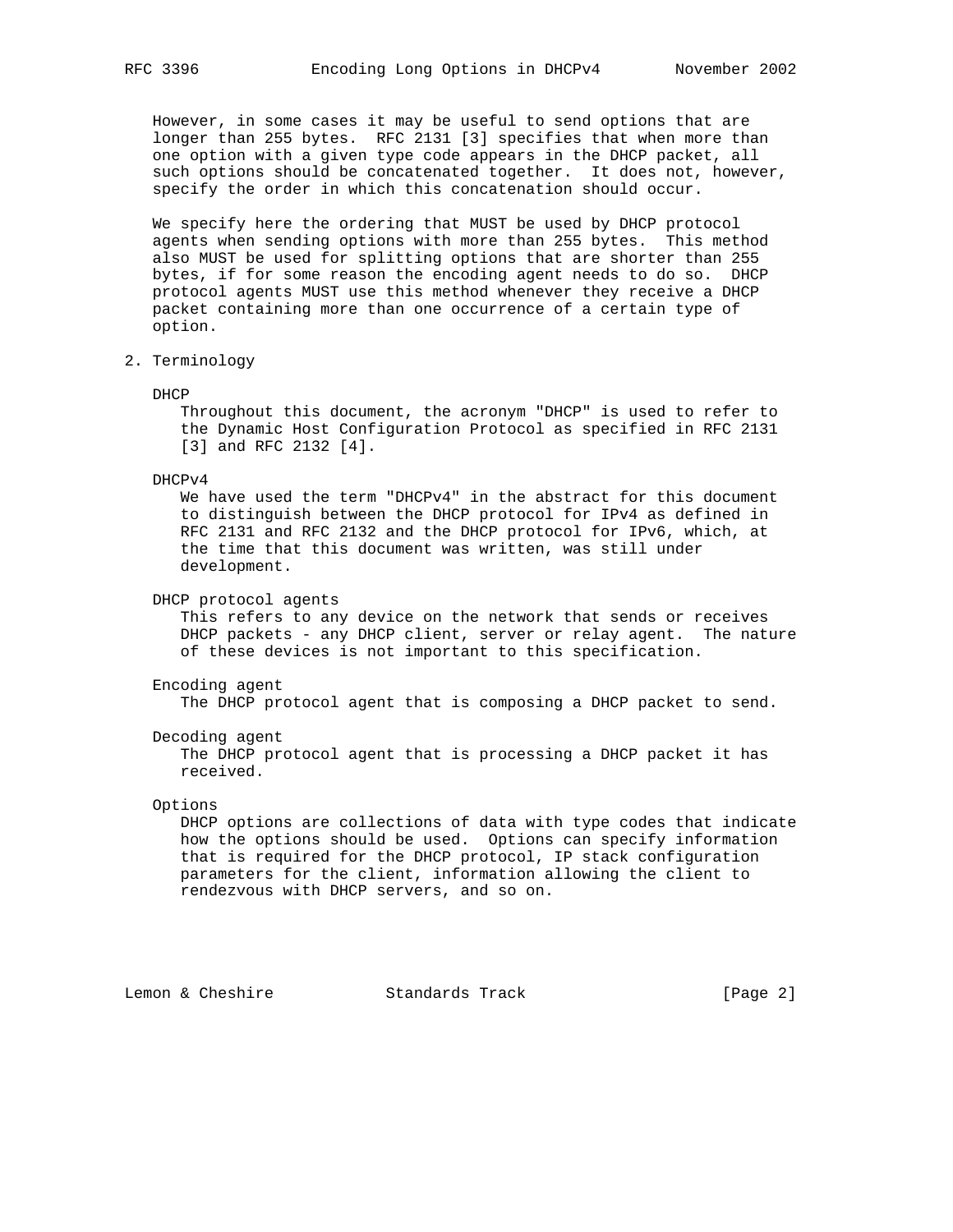### Option overload

 The DHCP packet format is based on the BOOTP packet format defined in RFC 951 [1]. When used by DHCP protocol agents, BOOTP packets have three fields that can contain options. These are the optional parameters field, the sname field, and the filename field. The DHCP options specification [4] defines the DHCP Overload option, which specifies which of these three fields is actually being used in any given DHCP message to store DHCP options.

# 3. Requirements Language

 In this document, the key words "MAY", "MUST, "MUST NOT", "OPTIONAL", "RECOMMENDED", "SHOULD", and "SHOULD NOT", are to be interpreted as described in BCP 14, RFC 2119 [2].

# 4. Applicability

 This specification applies when a DHCP agent is encoding a packet containing options, where some of those options must be broken into parts. This need can occur for two reasons. First, it can occur because the value of an option that needs to be sent is longer than 255 bytes. In this case, the encoding agent MUST follow the algorithm specified here. It can also occur because there is not sufficient space in the current output buffer to store the option, but there is space for part of the option, and there is space in another output buffer for the rest. In this case, the encoding agent MUST either use this algorithm or not send the option at all.

 This specification also applies in any case where a DHCP protocol agent has received a DHCP packet that contains more than one instance of an option of a given type. In this case, the agent MUST concatenate these separate instances of the same option in the way that we specify here.

 This option updates the Dynamic Host Configuration Protocol [3] and DHCP Options and BOOTP vendor extensions [4] documents. However, because many currently-deployed DHCP protocol agents do not implement option concatenation, DHCP protocol agents should be careful not to transmit split options unless either it will not matter if the recipient cannot correctly reassemble the options, or it is certain that the recipient implements concatenation.

 Let us divide all DHCP options into two categories - those that, by definition, require implementation of the mechanisms defined in this document, and those that do not. We will refer to the former as concatenation-requiring options, and the latter as non concatenation-requiring options. In order for an option to be a

Lemon & Cheshire Standards Track [Page 3]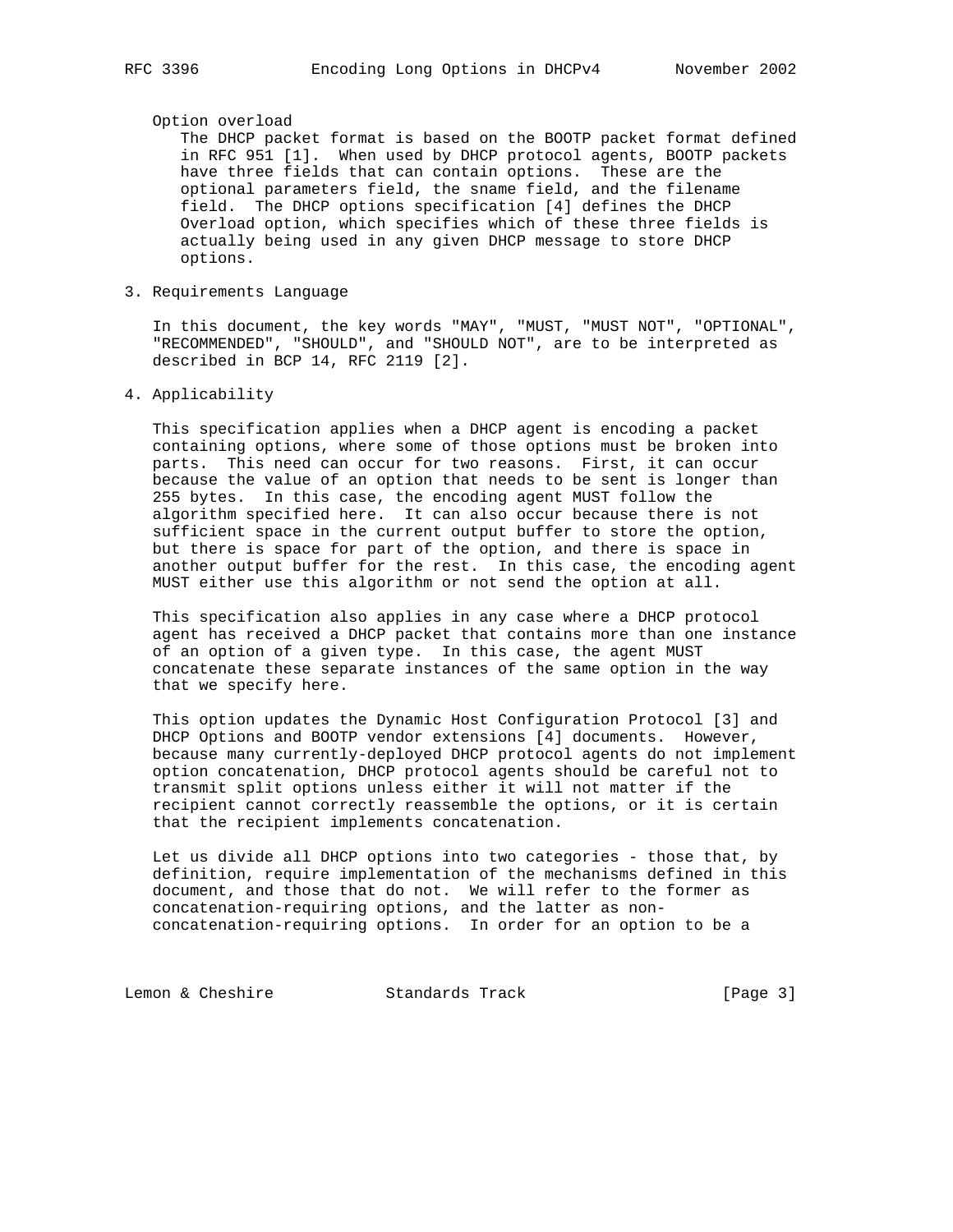concatenation-requiring option, the protocol specification that defines that option must require implementation of option splitting and option concatenation as described in this document, by specifically referencing this document.

 A DHCP protocol agent SHOULD NOT split an option as described in this document unless it has no choice, or it knows that its peer can properly handle split options. A peer is assumed to properly handle split options if it has provided or requested at least one concatenation-requiring option. Alternatively, the administrator of the agent generating the option can specifically configure the agent to assume that the recipient can correctly concatenate options split as described in this document.

 Some implementors may find it easiest to only split concatenation requiring options, and never split non-concatenation-requiring options. This is permissible. However, an implementation which supports any concatenation-requiring option MUST be capable of concatenating received options for both concatenation-requiring and non-concatenation-requiring options.

 No restrictions apply to option concatenation when a DHCP agent receives a DHCP message. Any DHCP protocol agent that implements the mechanisms described in this document can assume that when it receives two options of the same type, it should concatenate them.

5. The Aggregate Option Buffer

 DHCP options can be stored in the DHCP packet in three separate portions of the packet. These are the optional parameters field, the sname field, and the file field, as described in RFC 2131 [3]. This complicates the description of the option splitting mechanism because there are three separate fields into which split options may be placed.

 To further complicate matters, an option that doesn't fit into one field can't overlap the boundary into another field - the encoding agent must instead break the option into two parts and store one part in each buffer.

 To simplify this discussion, we will talk about an aggregate option buffer, which will be the aggregate of the three buffers. This is a logical aggregation - the buffers MUST appear in the locations in the DHCP packet described in RFC 2131 [3].

 The aggregate option buffer is made up of the optional parameters field, the file field, and the sname field, in that order.

Lemon & Cheshire Standards Track [Page 4]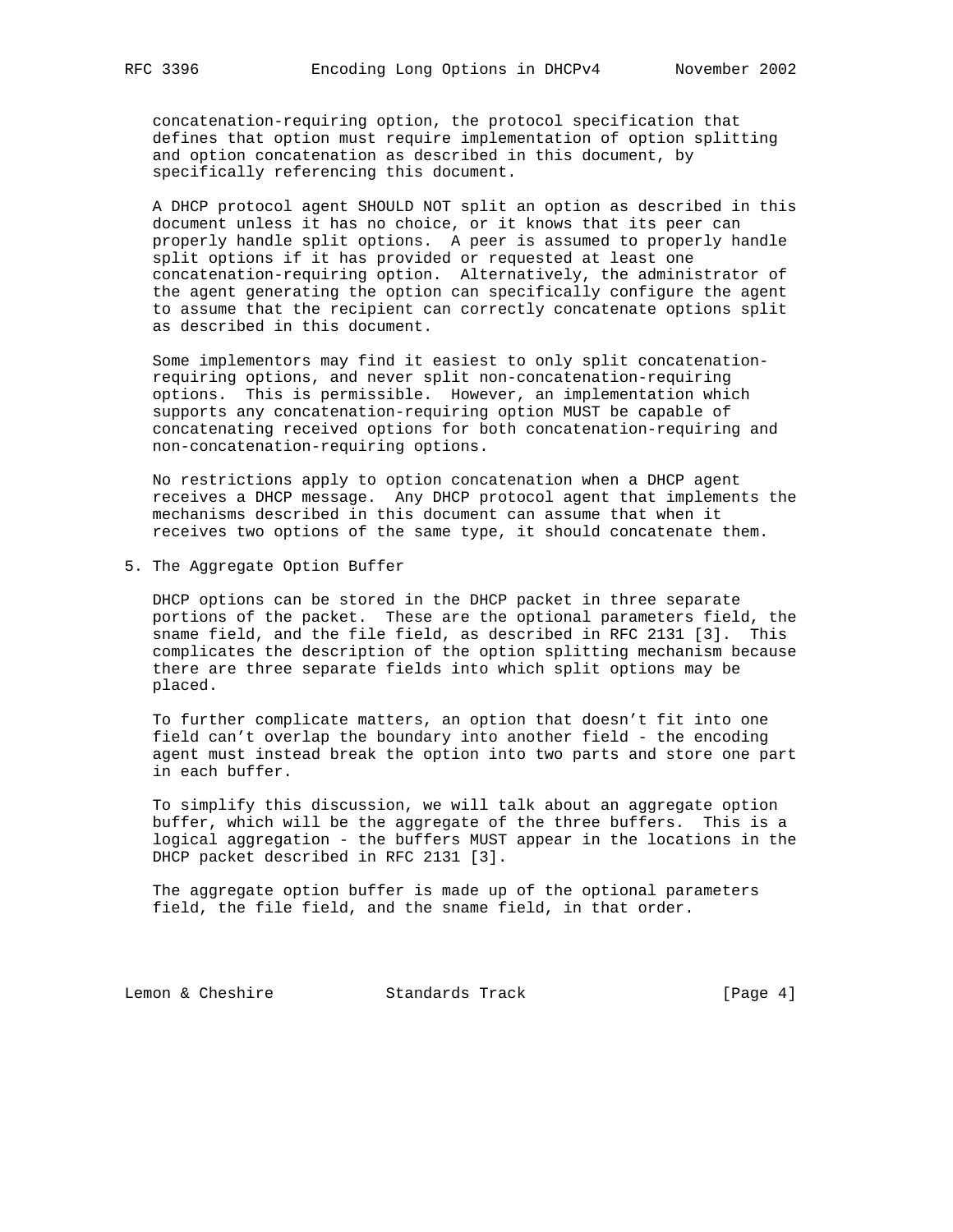WARNING: This is not the physical ordering of these fields in the DHCP packet.

 Options MUST NOT be stored in the aggregate option buffer in such a way that they cross either boundary between the three fields in the aggregate buffer.

 The encoding agent is free to choose to use either or both the sname field and file field. If the encoding agent does not choose to use either or both of these two fields, then they MUST NOT be considered part of the aggregate option buffer in that case.

6. Encoding Agent Behavior

 Encoding agents decide to split options based on the reasons we have described in the preceding section entitled "applicability".

 Options can be split on any octet boundary. No split portion of an option that has been split can contain more than 255 octets. The split portions of the option MUST be stored in the aggregate option buffer in sequential order - the first split portion MUST be stored first in the aggregate option buffer, then the second portion, and so on. The encoding agent MUST NOT attempt to specify any semantic information based on how the option is split.

 Note that because the aggregate option buffer does not represent the physical ordering of the DHCP packet, if an option were split into three parts and each part went into one of the possible option fields, the first part would go into the optional parameters field, the second part would go into the file field, and the third part would go into the sname field. This maintains consistency with section 4.1 of RFC 2131 [3].

 Each split portion of an option MUST be stored in the aggregate option buffer as if it were a normal variable-length option as described in RFC 2132 [4]. The length fields of each split portion of the option MUST add up to the total length of the option data. For any given option being split, the option code field in each split portion MUST be the same.

7. Decoding Agent Behavior

 When a decoding agent is scanning an incoming DHCP packet's option buffer and finds two or more options with the same option code, it MUST consider them to be split portions of an option as described in the preceding section.

Lemon & Cheshire Standards Track [Page 5]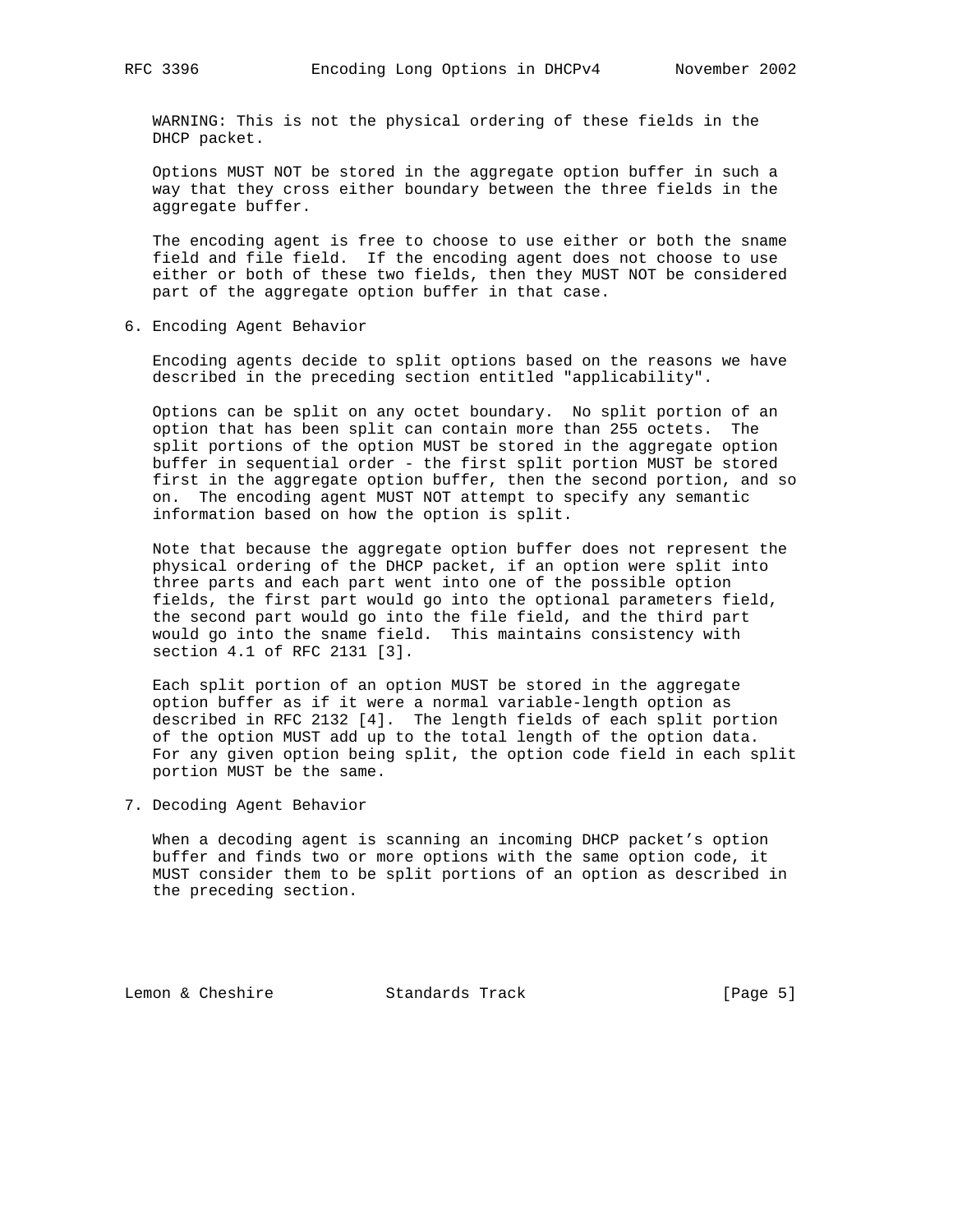In the case that a decoding agent finds a split option, it MUST treat the contents of that option as a single option, and the contents MUST be reassembled in the order that was described above under encoding agent behavior.

 The decoding agent should ensure that when the option's value is used, any alignment issues that are particular to the machine architecture on which the decoding agent is running are accounted for - there is no requirement that the encoding agent align the options in any particular way.

 There is no semantic meaning to where an option is split - the encoding agent is free to split the option at any point, and the decoding agent MUST reassemble the split option parts into a single object, and MUST NOT treat each split portion of the option as a separate object.

8. Example

 Consider an option, Bootfile name (option code 67), with a value of "/diskless/foo". Normally, this would be encoded as a single option, as follows:

 +----+----+---+---+---+---+---+---+---+---+---+---+---+---+---+ | 67 | 13 | / | d | i | s | k | l | e | s | s | / | f | o | o | +----+----+---+---+---+---+---+---+---+---+---+---+---+---+---+

 If an encoding agent needed to split the option in order to fit it into the option buffer, it could encode it as two separate options, as follows, and store it in the aggregate option buffer in the following sequence:

 +----+---+---+---+---+---+---+---+---+ | 67 | 7 | / | d | i | s | k | l | e | +----+---+---+---+---+---+---+---+---+ +----+---+---+---+---+---+---+---+ | 67 | 6 | s | s | / | f | o | o | +----+---+---+---+---+---+---+---+

9. Security Considerations

 This document raises no new security issues. Potential exposures to attack in the DHCP protocol are discussed in section 7 of the DHCP protocol specification [3] and in Authentication for DHCP Messages [5].

Lemon & Cheshire Standards Track [Page 6]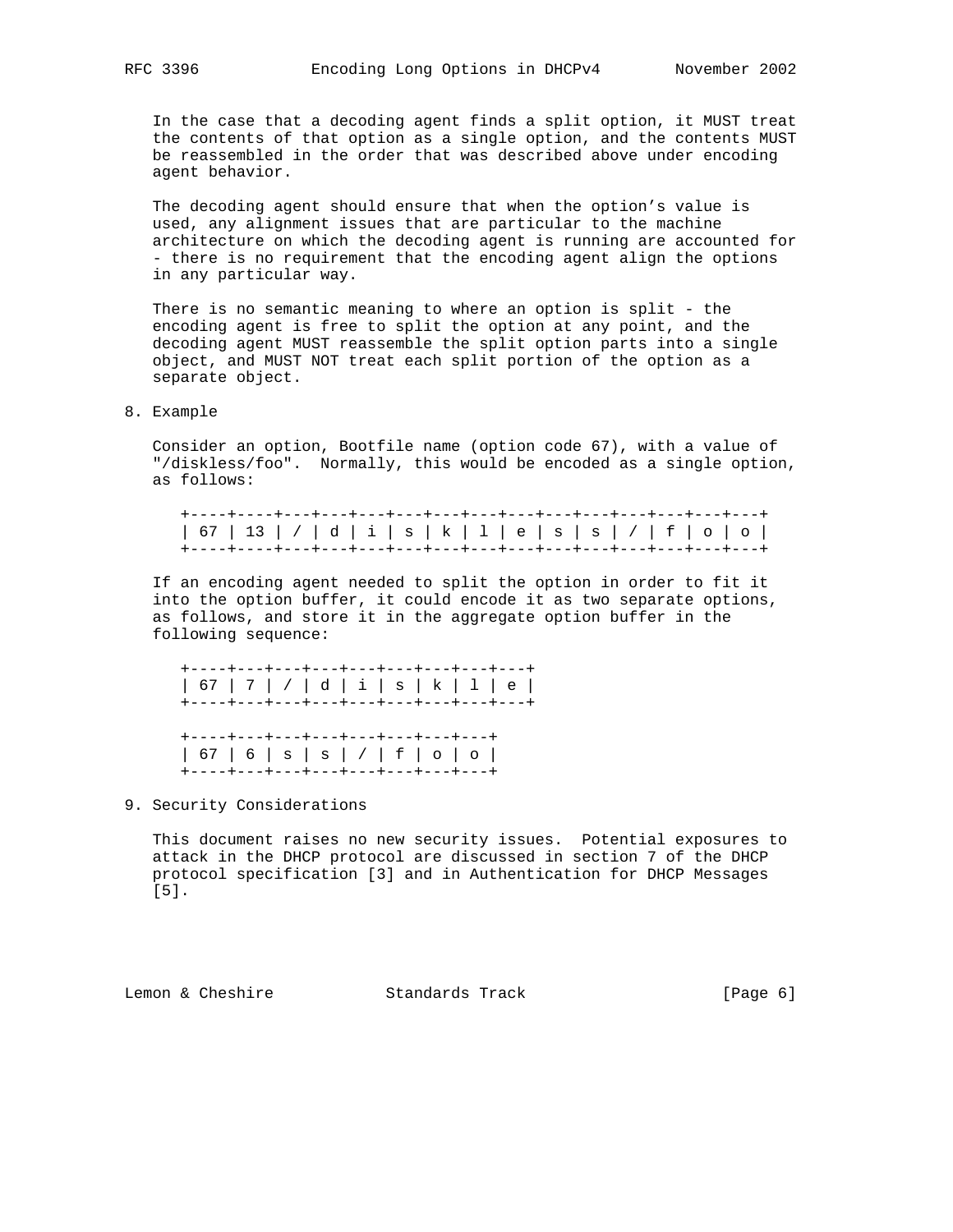Note that the authentication option itself can be split; in such cases implementations must be careful when setting the authentication field to zero (prior to generation or verification of the MAC) as it may be split across multiple options.

10. References

- 10.1. Normative References
	- [1] Croft, W. and J. Gilmore, "BOOTSTRAP PROTOCOL (BOOTP)", RFC 951, September 1985.
	- [2] Bradner, S., "Key words for use in RFCs to indicate requirement levels", BCP 14, RFC 2119, March 1997.
	- [3] Droms, R., "Dynamic Host Configuration Protocol", RFC 2131, March 1997.
	- [4] Alexander, S. and Droms, R., "DHCP Options and BOOTP Vendor Extensions", RFC 2132, March 1997.
- 10.2. Informative References
	- [5] Droms, R. and W. Arbaugh, "Authentication for DHCP Messages", RFC 3118, June 2001.
- 11. Intellectual Property Statement

 The IETF takes no position regarding the validity or scope of any intellectual property or other rights that might be claimed to pertain to the implementation or use of the technology described in this document or the extent to which any license under such rights might or might not be available; neither does it represent that it has made any effort to identify any such rights. Information on the IETF's procedures with respect to rights in standards-track and standards-related documentation can be found in BCP-11. Copies of claims of rights made available for publication and any assurances of licenses to be made available, or the result of an attempt made to obtain a general license or permission for the use of such proprietary rights by implementors or users of this specification can be obtained from the IETF Secretariat.

 The IETF invites any interested party to bring to its attention any copyrights, patents or patent applications, or other proprietary rights which may cover technology that may be required to practice this standard. Please address the information to the IETF Executive Director.

Lemon & Cheshire Standards Track [Page 7]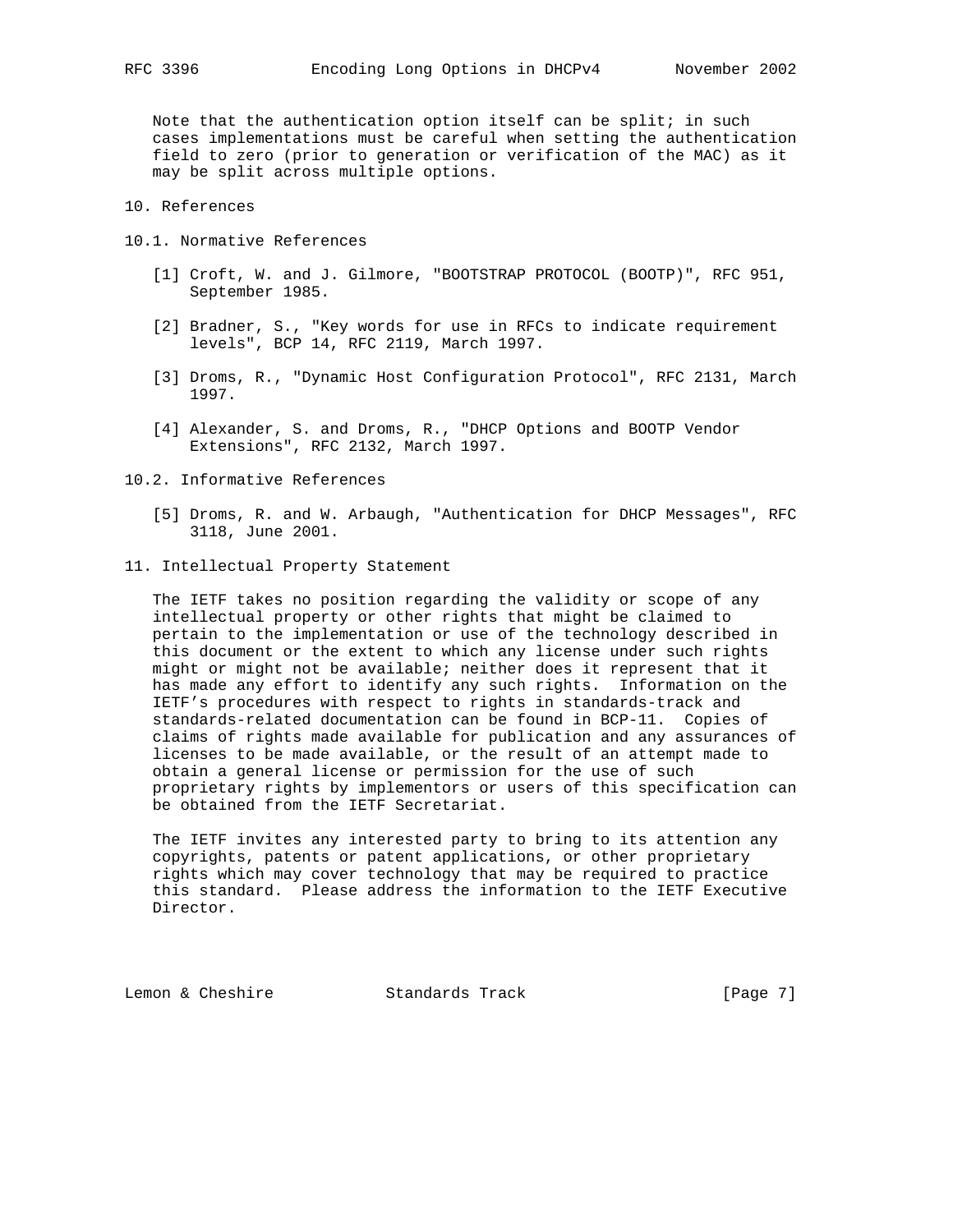12. Authors' Addresses

 Ted Lemon Nominum, Inc. 2385 Bay Road Redwood City, CA 94043 USA

EMail: mellon@nominum.com

 Stuart Cheshire Apple Computer, Inc. 1 Infinite Loop Cupertino California 95014 USA

 Phone: +1 408 974 3207 EMail: rfc@stuartcheshire.org